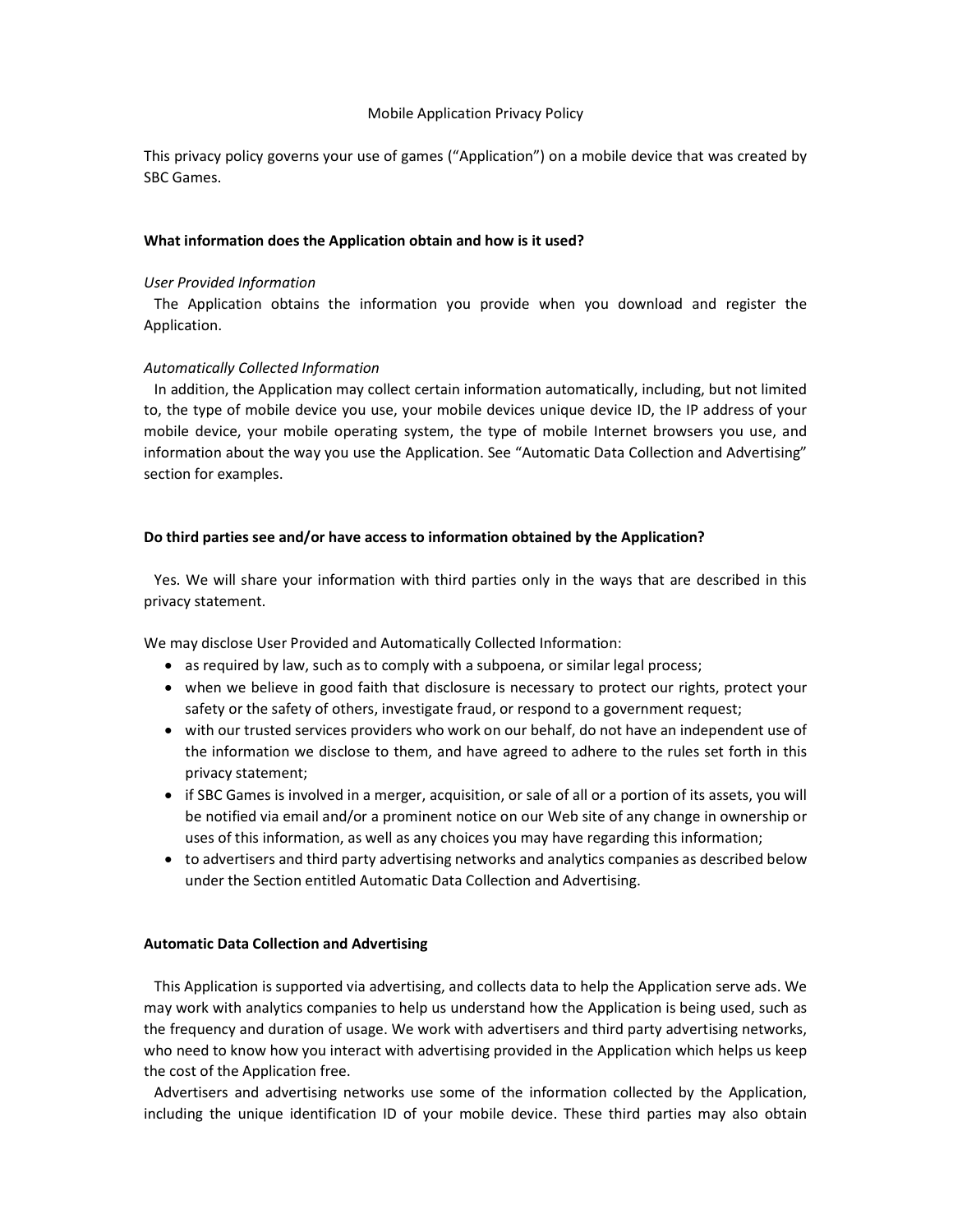information about your non-precise location information (e.g., your zip code), and other non-precise location information in order to help analyze and serve anonymous targeted advertising on the Application and elsewhere.

If you'd like to opt-out from third party use of this type of information to help serve targeted advertising, please visit the section entitled "Opt-out" below.

### What are my opt-out rights?

Opt-out of all information collection by uninstalling the Application – You can stop all collection of information by the Application easily by uninstalling the Application. You may use the standard uninstall processes as may be available as part of your mobile device or via the mobile application marketplace or network.

# Data Retention Policy, Managing Your Information

We will retain User Provided data for as long as you use the Application and for a reasonable time thereafter. Please note that some or all of the User Provided Data may be required in order for the Application to function properly, and we may be required to retain certain information by law.

## Children

We do not use the Application to knowingly solicit data from or market to children under the age of 13. If a parent or guardian becomes aware that his or her child has provided us with information without their consent, he or she should contact us at contact email (see Contact us). We will delete such information from our files within a reasonable time.

## **Security**

We are concerned about safeguarding the confidentiality of your information. We provide physical, electronic, and procedural safeguards to protect information we process and maintain. For example, we limit access to this information to authorized employees and contractors who need to know that information in order to operate, develop or improve our Application. Please be aware that, although we endeavor to provide reasonable security for information we process and maintain, no security system can prevent all potential security breaches.

### Changes

This Privacy Policy may be updated from time to time for any reason. We will notify you of any changes to our Privacy Policy by posting the new Privacy Policy here http://sbcgames.io/privacy. You are advised to consult this Privacy Policy regularly for any changes.